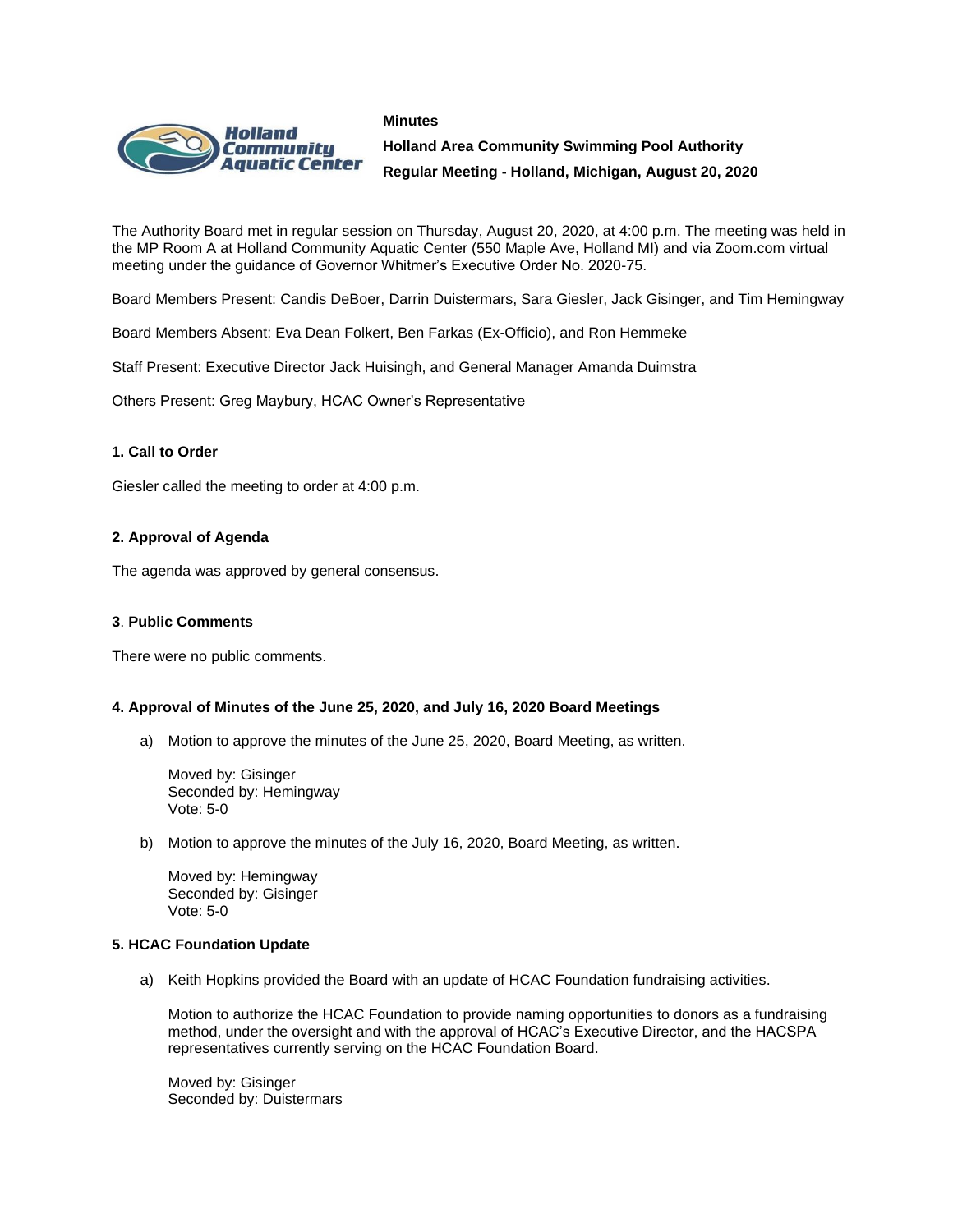Vote: 5-0

## **6. HCAC Next Gen Status Update**

- a) Maybury provided the Board with an update on construction project activities including;
	- i. Project Safety Status Report no safety incidents
	- ii. Instructional (1968) Pool scheduled completion and reopen for HCAC use 10/19/2020
	- iii. Community Leisure and Recreation (Next Gen) area enclosed by November 2020
	- iv. Budgetary considerations will continue to be processed through the Executive Director, Finance Committee and HACSPA Board as required.
	- v. Project is currently on schedule and within budget future delays may be possible due to COVID-19

#### **7. HACSPA Executive Committee**

Giesler provided an update on Executive Committee activities, as follows:

- a) The HACSPA Board will meet on Oct.16 for a retreat and strategic planning discussion.
- b) Motion to eliminate the Board Personnel Committee and replace with a Public Relations and Safety Committee.

Moved by: Giesler Seconded by: Gisinger Vote: 5-0

c) Motion to continue with previous committee appointments and add deBoer and Folkert to the Public Relations and Safety Committee.

Moved by: Gisinger Seconded by: Duistermars Vote: 5-0

d) Motion to appoint Duistermars as the Board Secretary.

Moved by: Gisinger Seconded by: Hemingway Vote: 5-0

# **HACSPA Board Committee Assignments FY2020 – 2021**

Executive Committee: (Chairpersons of Committees) Sara Giesler (Chair) Darrin Duistermars Jack Gisinger

Finance Committee: Jack Gisinger (Chair/Treasurer) Sara Giesler Darrin Duistermars\*

*\*suggest reducing Darrin's Comm. load and replacing him with Tim Hemingway, Ron Hemmeke, or Candis deBoer*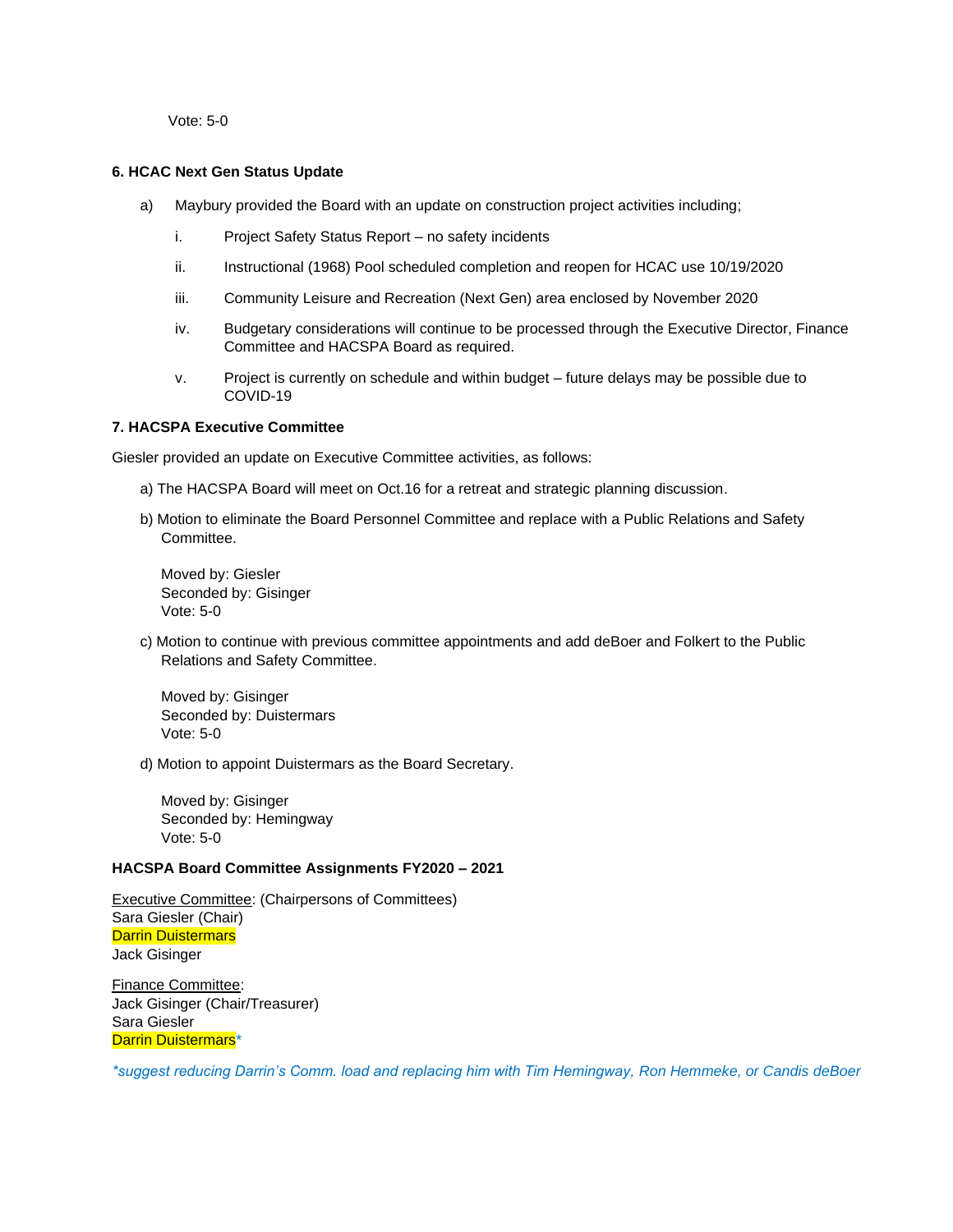Public Relations & Safety Committee: Darrin Duistermars (Chair/Secretary) Eva Dean Folkert Candis deBoer

**HCAC Foundation:** Sara Giesler Tim Hemingway

# **8. HACSPA Finance Committee**

- a) The AMDG and Lakewood teams have recommended that the HACSPA Finance Committee and Board award the following contracts, based on the Holland Community Aquatic Center Bid Package 2, Enclosure documents dated June 5, 2020; Addendum 1 dated June 18, 2020; and the subsequent post bids held on June 25, 26, and 29, 2020. The Finance Committee has reviewed the bid tabs and approved the recommendations, and is presenting these recommendations to the full HACSPA Board for approval:
	- ii. Elevator Schindler Elevator (International Local; Grand Rapids, MI) \$91,217. There were four bidders, all bids came in below budget.
	- iii. Building Foundations and Flatwork Van Laan Concrete (Local; Dutton, MI) \$517,535. There were three bidders in this category, all bids came in below budget.
	- iv. Membrane Roofing Mikalan Roof (Local; Zeeland, MI) \$261,070. There were four bidders, the bid came within 3% of budget.
	- v. Caulking and Waterproofing Custom Caulking (Local; Marne, MI) \$20,000. There were two bidders, all bids came in below budget.
	- vi. Exterior Framing, EFIS & DEFIS Ritesma Associates (Local; Grandville, MI) \$312,350. There were five bidders, the successful bidder came in below budget.
	- vii. Building Excavation and Backfill Site Work Solutions (Local; Zeeland, MI) \$97,350. There were two bidders, all bids came in below budget.

Motion to approve proposals i-iv above, as presented. Moved by: Gisinger Seconded by: Hemingway Vote: 5-0

- b) In addition, the Finance Committee recommends the following:
	- i. Exterior Enclosure, Glass and Metals Architectural Glass and Metals (Local; Byron Center, MI) \$545,022. There were 5 bidders, all came in below budget.

Motion to approve the bid for exterior enclosure. Moved by: Gisinger Seconded by: Hemingway Vote: 5-0

## **9. Executive Director Update**

- a) July and August were busy months with continuation of renovation & construction, planning for reopening programming/safety procedures, and preparation for school swim lessons.
- b) HCAC operated July with the smallest number of personnel ever and water in the 50M pool only. On July 31, the Governor allowed infant/child swimming lessons in indoor pools and HCAC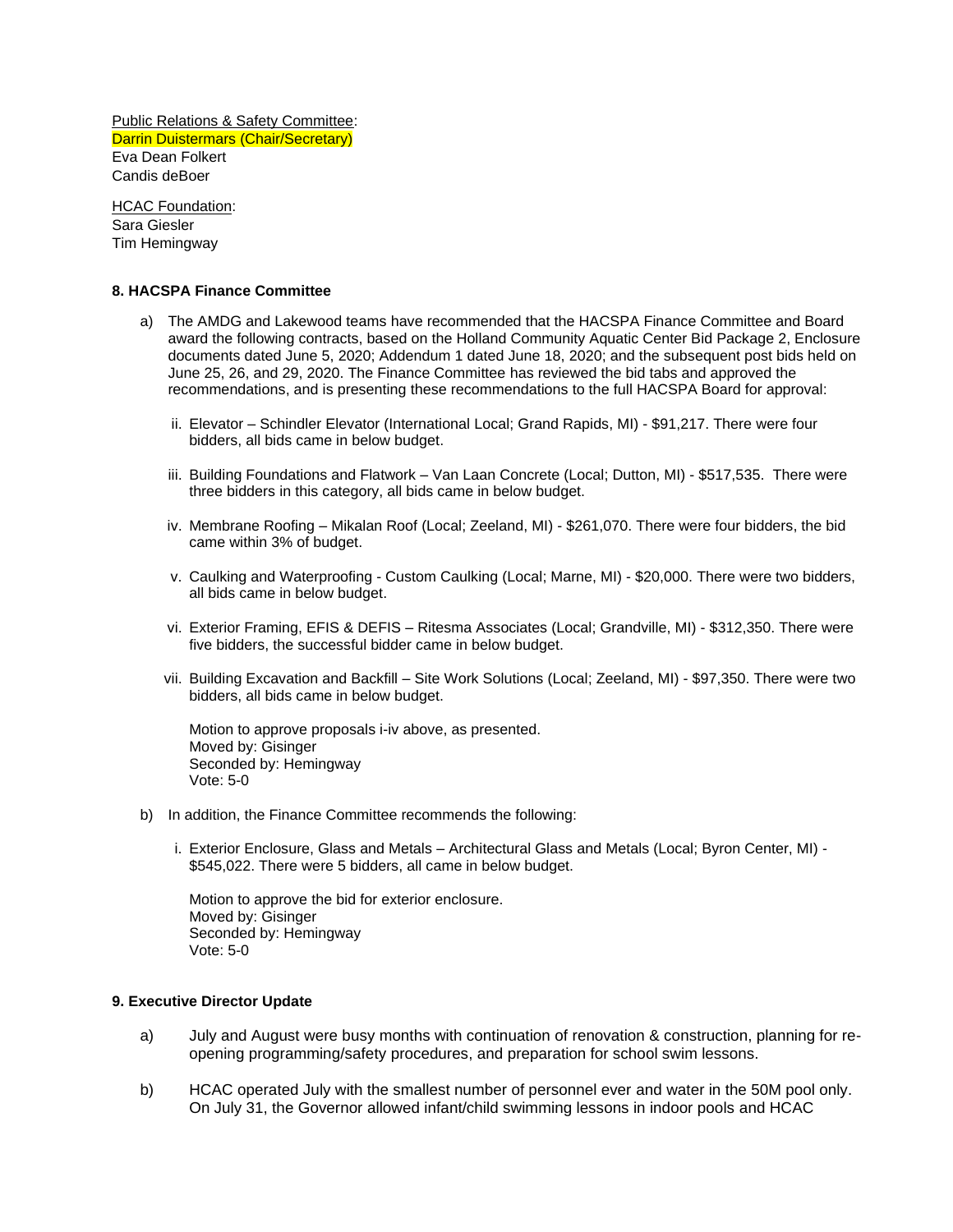obtained approval from the Ottawa County Health Dept. to open for infant/child swimming lessons. On August 5, HCAC prepared the 50M and Therapy Pool for swimming lessons and filled the Community Leisure pool to avoid potential fall hazards. The City of Holland Building Inspector approved the site and building for public use.

- c) HCAC's MLA Swim Team continues to practice daily in an outdoor pool in Spring Lake, MI. As outdoor practice capability ends (Labor Day), the team will pause until indoor pool capability resumes.
- d) A Board orientation class is being provided by Lakeshore Nonprofit Alliance on Sept. 9, 2020 via Zoom. Orientation for new HACSPA Board members will be scheduled for September.
- e) HCAC remains closed due to Executive Order requiring indoor pool closure in lower Michigan. Outdoor public pools throughout MI may open at 50% of capacity and indoor pools in the Upper Peninsula and extreme Northern portion of the lower peninsula are allowed to open at 25% capacity.
- f) HACSPA customers are both thankful our facilities remain closed and anxious to be allowed to return to wellness and fun activities. Many voice frustrations with perceived inequities of allowances for use of taxpayer funded facilities within the State of Michigan.
- g) HCAC is prepared to re-open when allowed to do so and as an appointment-based operation and to support community fitness and wellness with swim, dive and fitness programming including proper physical distancing and the wearing of masks indoors except for in-pool use and contact tracing capability.
- h) HCAC has been closed since the Executive Order in March and continues without any guidance for a re-opening timeframe in weeks or months.
- i) The organization will continue with minimal staffing, minimizing operational expenses, and utilizing fund balance reserves. No Federal or State financial assistance has been provided to HCAC.
- j) HCAC has applied for a PPE grant (\$10K) provided by the State of Michigan.
- k) Area schools are planning to re-open virtually and in-person with some changing direction with only days to go before the Aug 24-26 start, and HCAC school partners are reluctant to begin the annual lesson program/partnership at this time.
- l) Our HCAC team is considering a possible wide array of support options for school lessons, including: Zoom learning, smaller class sizes, fewer grades, and a later start date.
- m) The local high school teams are waiting for State, MHSAA and school leadership direction to determine how to move forward with practices and meets for the season.
- n) HCAC is responding to changing COVID-19 response requirements daily and weekly, and select staff members have returned on a limited basis to assist with preparations and implementation of COVID-19 re-opening plans.

## **10. Other Business and Issues**

There were no other issues for discussion.

## **11. Adjournment**

The Board was adjourned by Giesler at 5:40 p.m.